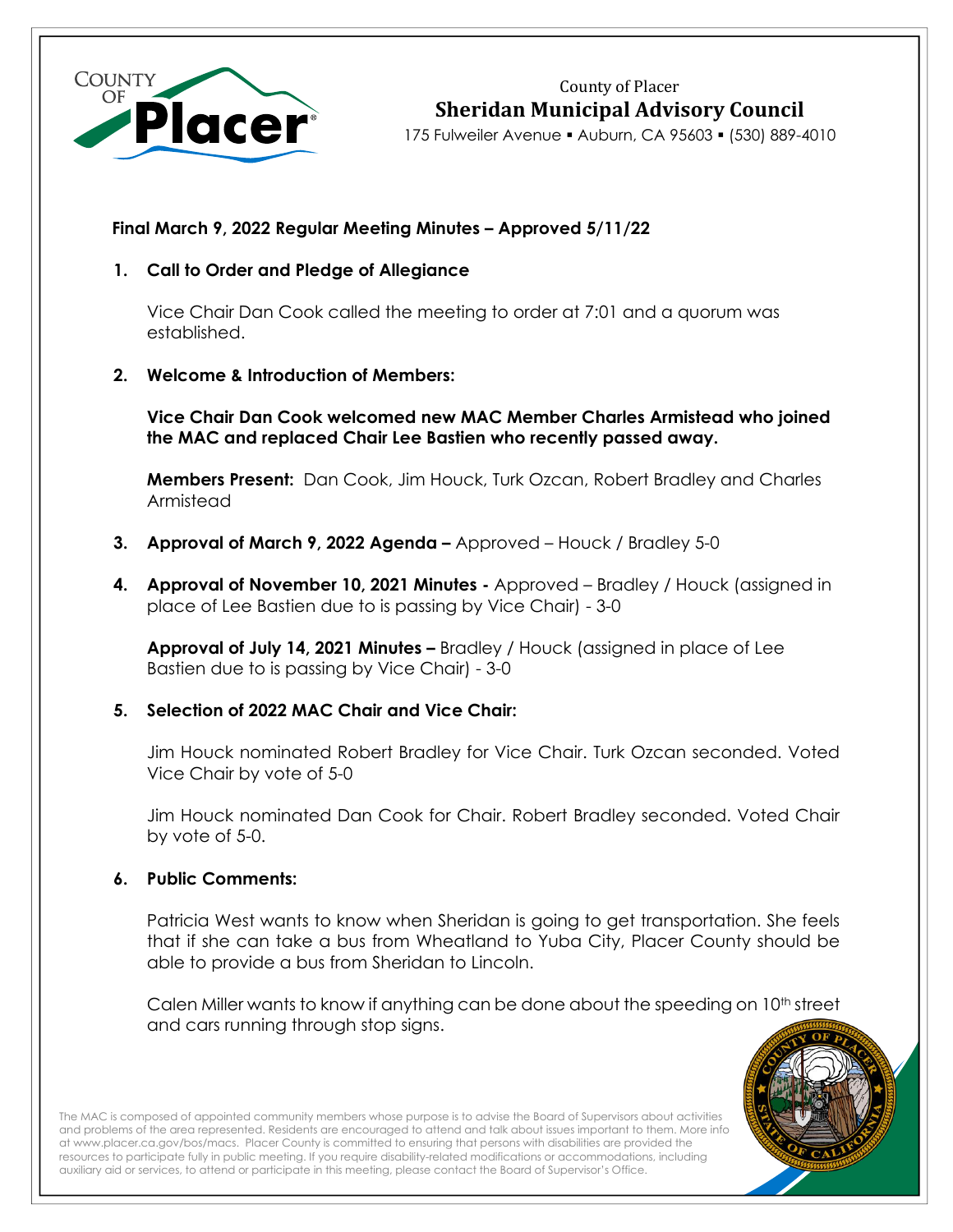# **7. Reports:**

- **A. CAL Fire** Brian Wiesner Burn season is open. There have been 14 vegetation fires down from 33 last year at this time. **CHP** – Dave Martinez – Stats from February to present: 33 DUI arrests; 420 citations; 133 moving violations; 81 vehicles accidents with injuries; 78 non-injury accident. There were 2 accidents with 3 fatalities. – 2/23 – Fatal accident at Pleasant Grove / Hwy 65 wrong way drive – head collision; 2/12 – Non-injury McCourtney / Fruitvale; 2/18 Nicolaus / Dowd – on-injury; 2/19 – Hungry Hollow - DUI arrest; 2/26 – Highway 65 / Riosa Road – Hit and Run; 2/6 – Sunset West / Fiddyment Fatal involving Mini Cooper / Prius – Mini crossed double yellow; October to November 10, 2021 – 38 DUIs; 81 collisions with injuries; 99 collisions without injuries; they issued 387 citations; there was 208 motorists assist calls; 5 fatalities – 10/9/21 – HWY 65 @ Bear River; 10/10/21 – Riosa Road @ HWY 65 hit and run. Staffing: On 4/1/22 they will be adding 4 more officers, but they are losing 6 to retirement. **Placer County Sheriff's Office** – No Report
- **B. Community: Western Placer Unified School District** Dan Cook on behalf of Shannon Parker - They are working with Charles Armistead and Lincoln FFA to collect candy donations for the Sheridan Easter Egg Hunt. They are also having an Open House on March 28, 2022. The community is invited for a Spaghetti Feed and to check out the school campus to what the students have been working on.

## **C. Greater Lincoln Fire Safe Council** – No report

# **D. MAC Committees:**

- a. County Service Area (SRA) 28, Zone 6A1: No Report
- b. Parks & Recreation: The County has had installed a new wireless network / connect – This will allow for wireless combination lock for rentals; week of 3/21/22 asphalt paving, concrete, truncated domes, signage, rock relocation and crack filling will occur. The week of 3/28 asphalt seal coat and striping will be completed (weather permitting)
- c. Mosquito Abatement: No Report
- **E. Local Government:**

**Placer County** – No Report (Supervisor Weygandt was going to provide State of County)

**City of Lincoln** – Dan Cook for Holly Andreatta – The City has a new City Manager, Sean Scully. He has been with the City for about 1-1/2 months and has is already doing a great job. Lincoln also has a new finance director who came to them with a lot of experience. She will bring even more stability to the city's financial future the budget process. Leatherby's will be opening in May.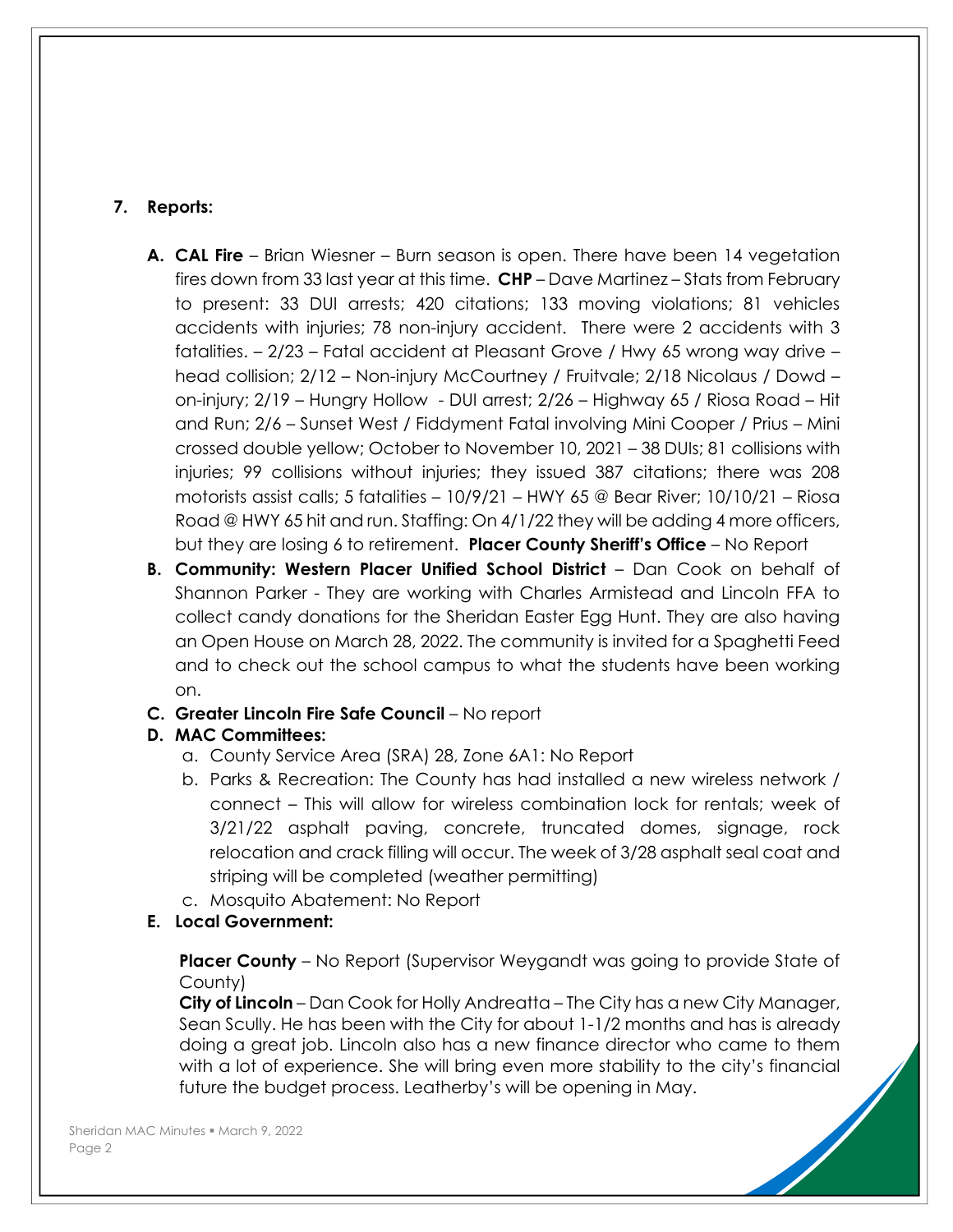# **8. Action Item:** Stewart Hall Fee Waiver –

Jim Houck motioned to waive the fee for Sheridan School and Sheridan 4-H. Robert Bradley seconded motion. Approved 5-0

## **8. Information Item:**

## **A. State of the County – Supervisor Weygandt –**

Supervisor Weygandt starting by indicating that he was retiring from the Board of Supervisors effect the end of his term on 12/31/22.

He responded to the public comment by Patricia West regarding transportation. He indicated that this item is coming up soon at the BOS for consideration.

The County is working with the CHP regarding adding additional enforcement patrol in the rural roads.

Covid 19 – expected reduction in discretion revue that did not materialize. County Pool (online sales) tax up 46.1%. The county dispersed \$16 million dollars of CARES to small businesses and non-profits.

Unemployment as of  $12/21/21 - 3.3\%$ 

Median household – income: \$89,691 Median home value - \$684,000 Median home sales - \$655,000

Population from 2020 Census – 405,306 – which is in the top 5 in the state

Placer Growth –

Placer Vineyards – 5300 ace mixed uses community that includes 14,132 residential units

Riolo Vineyards – 529 acres of residential villages with open space and recreational opportunity

Regional University – Planned to accommodate up to 6000 students and provide approximately 2194 residential units.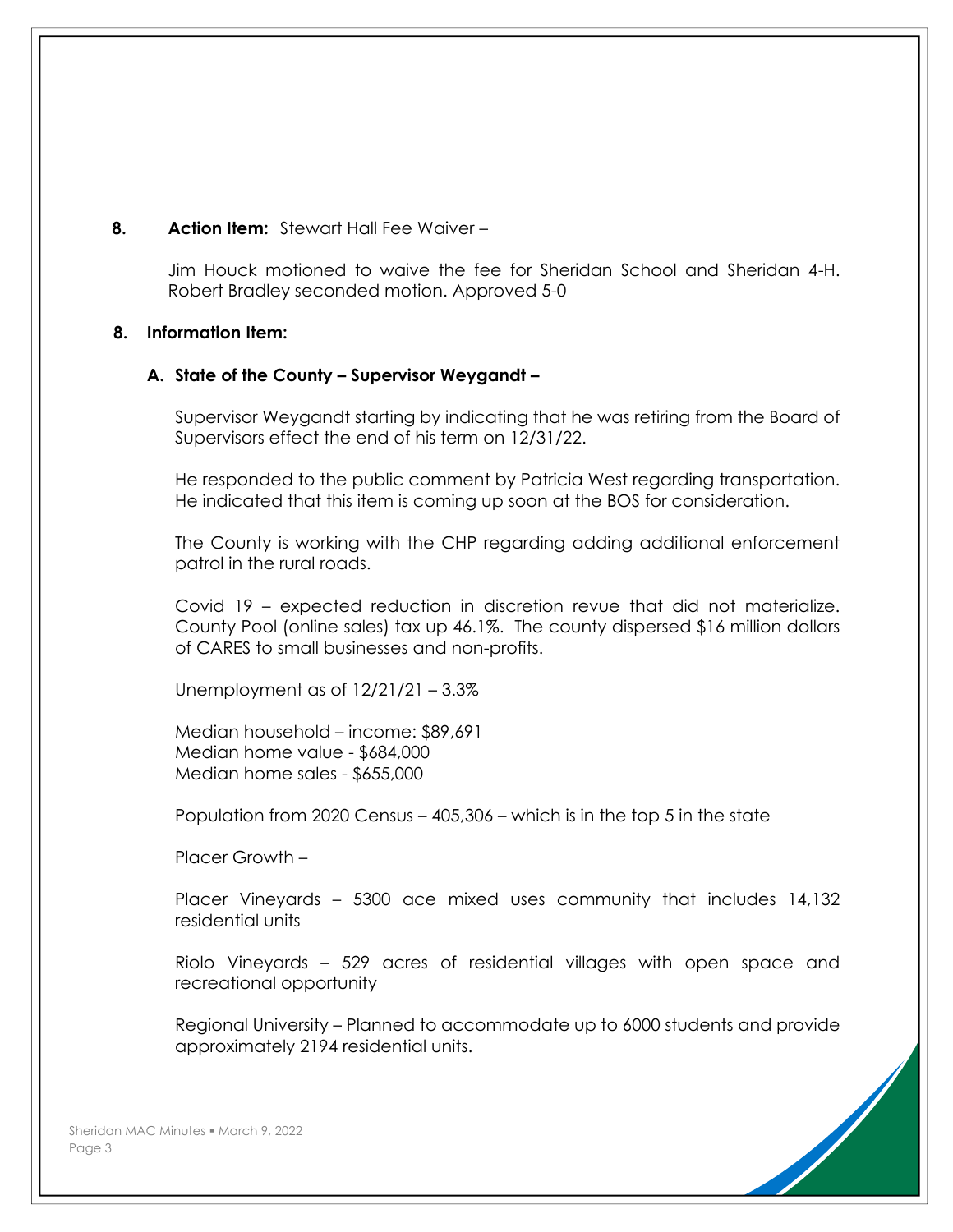Bickford Master Plan – mixed use commercial with approximately 1890 residential units

Sunset Area Plan – Placer Ranch

Master Plan adopted by BOS on 12/19/21 Encompasses 8500 acres of unincorporated space Within the Placer Ranch project there is a plan for 5,600 homes 300 acres will be set aside for Sacramento State satellite campus for 25,000 students creating jobs and housing units.

Cavana will be bringing their business to West Roseville Buzz Oats has a billion-dollar investment in the north portion of Placer Ranch

Affordable Housing

79 units at Mercy Housing at the Government Center in North Auburn Sabre City in West Placer project bringing 24 units

Homelessness: The County is taking the opportunity to work with Dept of Human Health Services to collaborate with the County and Cities and 2 Ad Hoc members to put together a regional homeless action plan.

## **B. Zoning Text Amendment – Josh Huntsinger**

The current plan is to take the Proposed Ordinance before the Planning Commission and Board of Supervisors in the coming months.

*What is the issue:*

- Too Many Beehives in One Place
- Too Many Beekeepers in Close Proximity
- No Allowance for Backyard Beekeepers

California State Law – Division 13, Food and Agriculture Code Requires All Beekeepers to Register Annually with the County Agricultural Commissioner

*Required by State Law:*

- Register hives with the County
- Hives must be marked with ownership information
- Hives must be free of disease
- Beekeeping equipment must be well stored in a secure fashion

Sheridan MAC Minutes · March 9, 2022 Page 4